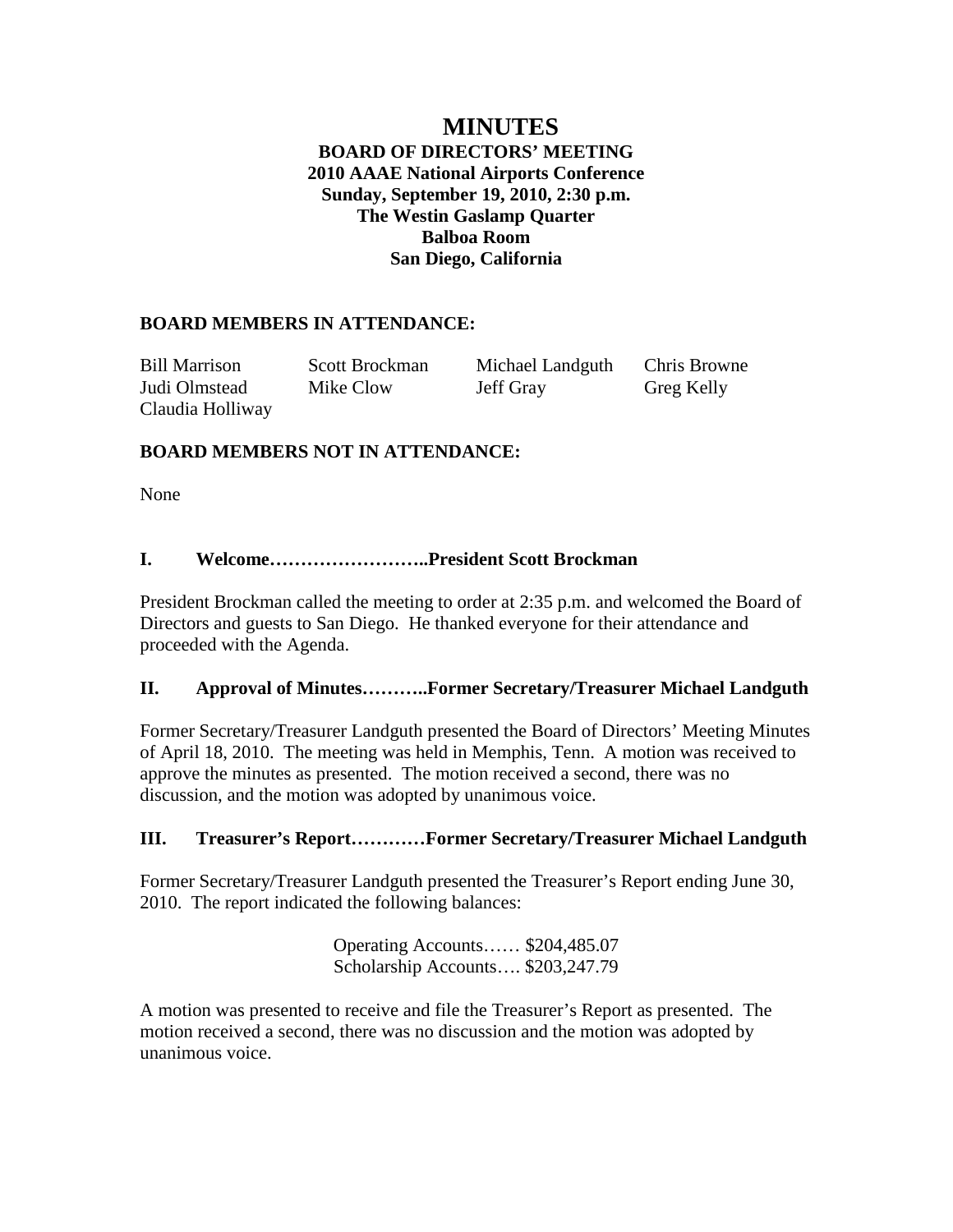## **IV. COMMITTEE REPORTS**

#### **Executive Secretary………………………Bob Brammer**

Mr. Brammer reported that all files created and maintained for FY 2009-2010 have been forwarded to Foti, Flynn, Lowen and Company, Certified Public Accounts, located in Roanoke, Virginia for financial auditing.

#### **2010 Annual Conference……………….Scott Brockman**

Mr. Brockman provided a brief summary on the overwhelming success of the 2010 SEC-AAAE Annual Conference held in Memphis, Tenn. Mr. Brockman received an ovation for his good work.

#### **2011 Finance & Administration**

# **Conference………………………………Greg Kelly, Chairman Patricia Apone, Co-Chairman**

Mr. Kelly provided an overview of the planning for the Conference. The conference will be held in Jacksonville, Fla. on February 27 through March 1, 2010 at the Jacksonville Omni. Rooms are \$129 per night for double occupancy.

## **2011 Annual Conference………………Thomas Hughes, Chairman Travis Greene, Co-Chairman**

Mr. Hughes and Mr. Green were not in attendance. Mr. Landguth provided an overview of the conference planning and reported the dates for the conference are April 3-6, 2011. The conference committee is currently negotiating with the Renaissance Riverview Plaza Hotel for room rates.

### **2012 Annual Conference……………….Greg Kelly, Chairman**

Mr. Kelly provided a video overview of the conference planning completed thus far. The dates are May 20-23, 2012 and the Westin Savannah Harbor Resort & Spa has been secured as the conference hotel at \$189 per night for double occupancy.

### **2013 Annual Conference……………….Eric Frankl, Chairman**

Mr. Frankl was not in attendance. Mr. Clow reported that Mr. Frankl and his staff have begun their conference planning and it appears that the conference will be held at the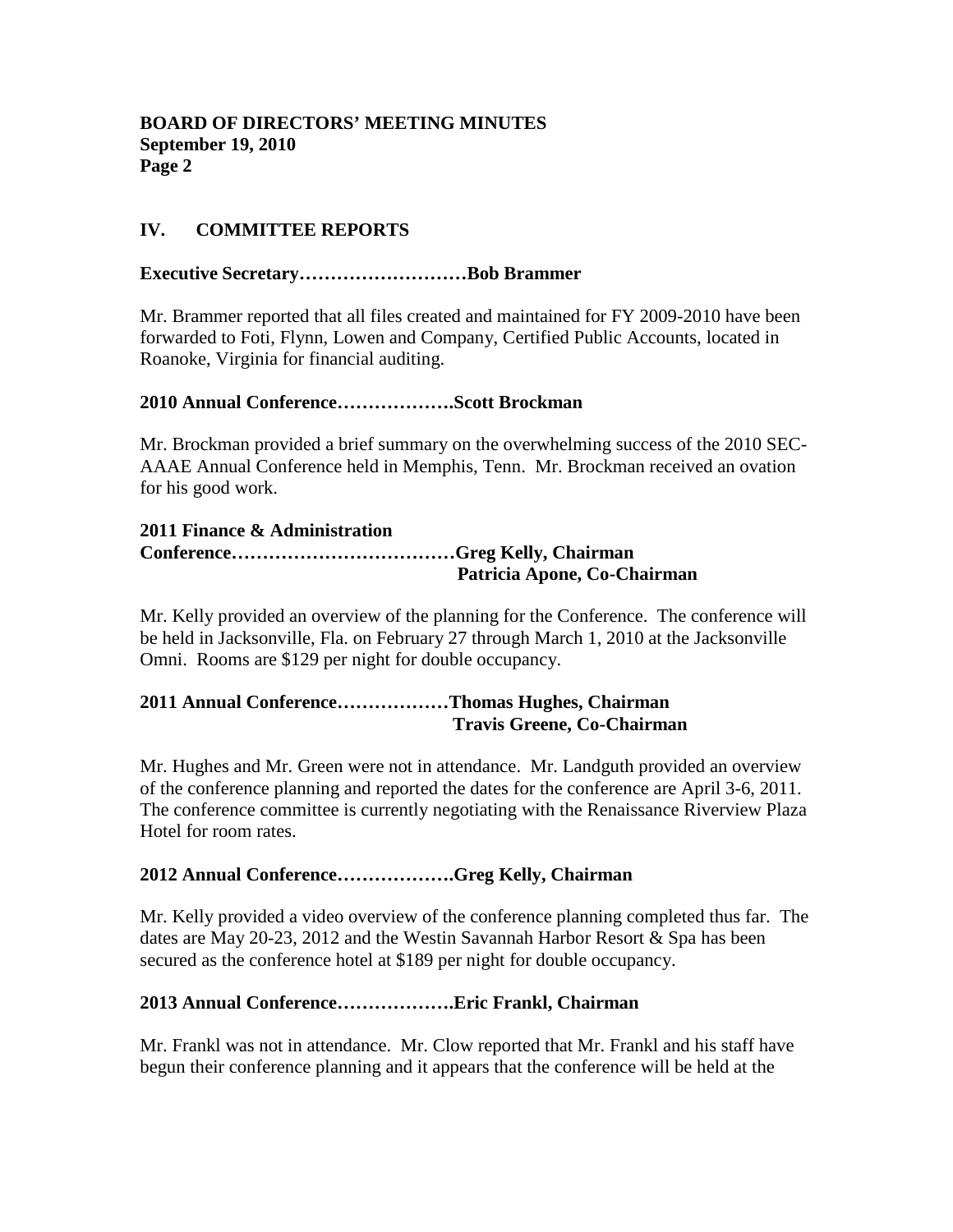Griffin Gate Marriott in Lexington, Kentucky. The dates for the conference are tentatively set for April 21-23, 2013.

# **2014 Annual Conference……………….Michael Landguth, Chairman**

Mr. Landguth had nothing to report at this time.

## **Professional Education Committee……Scott Brockman, Chairman**

Mr. Brockman reported that no candidates were seated for their A.A.E. oral exams at this conference. He added that a full Accreditation Report was previously forwarded to the SEC-AAAE Board. Mr. Brockman added that new A.A.E. modules are now published.

## **Scholarship Committee…………………Jeff Gray, Chairman**

Mr. Gray provided the Board with an overview of a proposed \$5,000 donation by the Memphis Economic Club to the SAMA Scholarship Foundation, Inc. Following his review a motion was received and seconded to accept the donation. There was little discussion and the motion was adopted by unanimous voice.

Mr. Gray presented a recommendation to amend the SAMA Scholarship Foundation, Inc. budget to include a \$1,500 scholarship to the University of Memphis, to be called the Howard Putnam Scholarship, to show appreciation to the Memphis Economic Club for their \$5,000 donation to the Foundation. A motion was received to amend the budget and provide the additional scholarship. The motion was seconded, there was not discussion and the motion was adopted by unanimous voice.

Mr. Gray presented a recommendation to transfer \$3,500 from the SEC-AAAE Operating Budget to the SAMA Educational Foundation, Inc. in order to complete the scholarship selection process with COTE' during the year 2010 as prescribed as a condition of acceptance of the \$5,000 endowment from the Memphis Economic Club. A motion was presented to make the transfer. The motion received a second, there was no discussion and the motion was adopted by unanimous voice.

Mr. Gray presented a draft of a policy consolidating the SAMA Educational Foundation, Inc. funding and method of scholarship award policies. Following a brief discussion a motion was received to approve the consolidated policy and forward it to the general membership for ratification at the 2011 SEC-AAAE Annual Conference in Mobile, Ala. at which time the two previous policies will be superseded. The motion received a second, there was no further discussion and the motion was adopted by unanimous voice.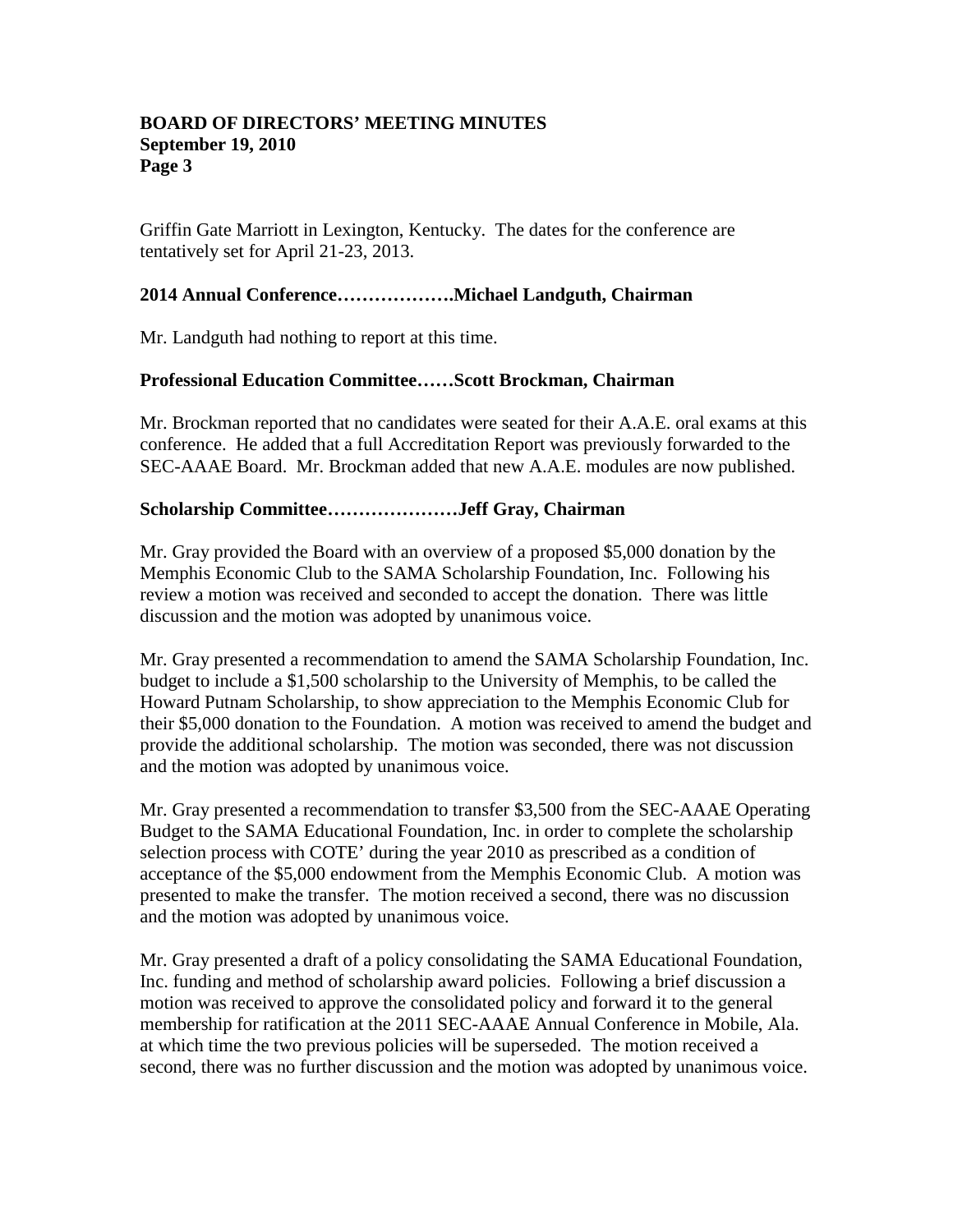Mr. Gray presented a draft of the revised policy entitled SEC-AAAE Progression Through the Chairs. Following a brief discussion, a motion was received to approve the revised policy and forward it to the general membership for ratification at the 2011 SEC-AAAE Annual Conference in Mobile, Ala. at which time the previous policy will be superseded. The motion received a second, there was no further discussion and the motion was adopted by unanimous voice.

Mr. Gray presented a Scholarship Program Goals and Work Plan for 2010-2011. He likewise noted that Ms. Claudia Holliway is recommended to serve as co-chairperson of the Scholarship Committee. Mr. Gray noted that he welcomes the participation of other Chapter members as well.

President Brockman thanked Mr. Gray for his continued dedication to the SAMA Scholarship Foundation, Inc. and the Southeast Chapter-AAAE.

### **Member Information and Communications Committee……………Cyrus Callum**

Mr. Callum was not in attendance.

# **Corporate Liaison Committee………….David King, Chairman**

Mr. King provided a complete written corporate report to the Board and turned the floor over to Ms. Holliway to discuss the Corporate One Rate Plan (See Old Business). Mr. King thanked Ms. Holliway for her good work. Mr. King noted that the Committee also wanted to adjust the categories for the Chapter Awards Program and make some changes to the time frames for consideration of construction projects. These two issues were presented for approval in the form of a motion which was seconded. There was no additional discussion and the motion was adopted by unanimous voice.

# **General Aviation Committee…………...Hope Macaluso, Madam Chairman**

Ms. Macaluso was not in attendance.

# **Membership Committee………………...Michael Landguth, Chairman**

Mr. Landguth provided an overview of the membership process to be implemented this year including values added for the entire membership. Mr. Landguth endorsed the endeavors of the Communications Committee and encouraged the Board to support the Committee's efforts. President Brockman thanked Mr. Landguth for his good work.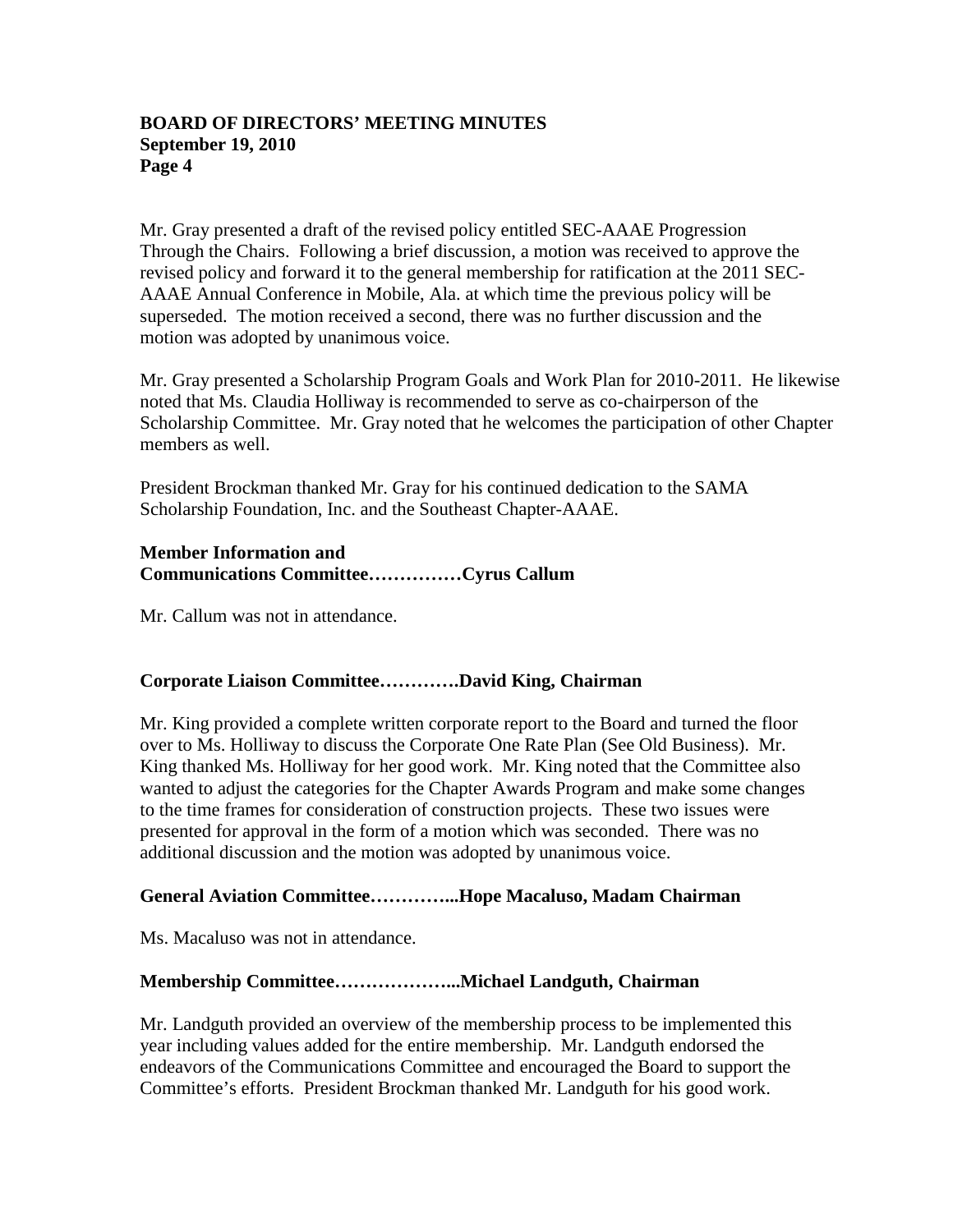# **Chapter Conference Site Selection Committee…………………………….…Michael Clow, Chairman**

Mr. Clow noted that his committee had secured host cities through 2014 and the committee was now busy working with those airports and cities to refine the conference processes.

# **Annual Conference Audits……………..Judi Olmstead, Chairman**

Ms. Olmstead reported that she had received financial statements relative to the 2010 SEC-AAAE Annual Conference held in Memphis, Tenn. and she is reviewing the documents.

# **Resolutions and Bylaws………………..Bob Brammer, Chairman**

Mr. Brammer had nothing to report at this time.

## **Nominations Committee……………….Bill Marrison, Chairman**

Mr. Marrison had nothing to report at this time.

### **IV. OLD BUSINESS**

Ms. Holliway reported that she had held numerous discussions regarding ways to refine the SEC-AAAE Corporate One-Rate Plan and she offered recommendations for discussion by the Board. Following considerable discussion, a motion was received to adopt the revised Plan. The motion was seconded, there was no further discussion and the motion was adopted by unanimous voice.

### **VI. NEW BUSINESS**

Mr. Brockman and Mr. Landguth have discussed the possibility of setting the dates for the AAAE/SEC-AAAE Finance and Administration Conferences farther in advance.

Mr. Bibb noted a new salary survey for the executive secretary position may be in order and he will take that responsibility.

President Brockman provided an overview of the Chapter finances and recommended the transfer of \$25,000 from Memphis conference income to the SAMA Scholarship Foundation, inc.. A motion was presented to transfer the amount immediately. The